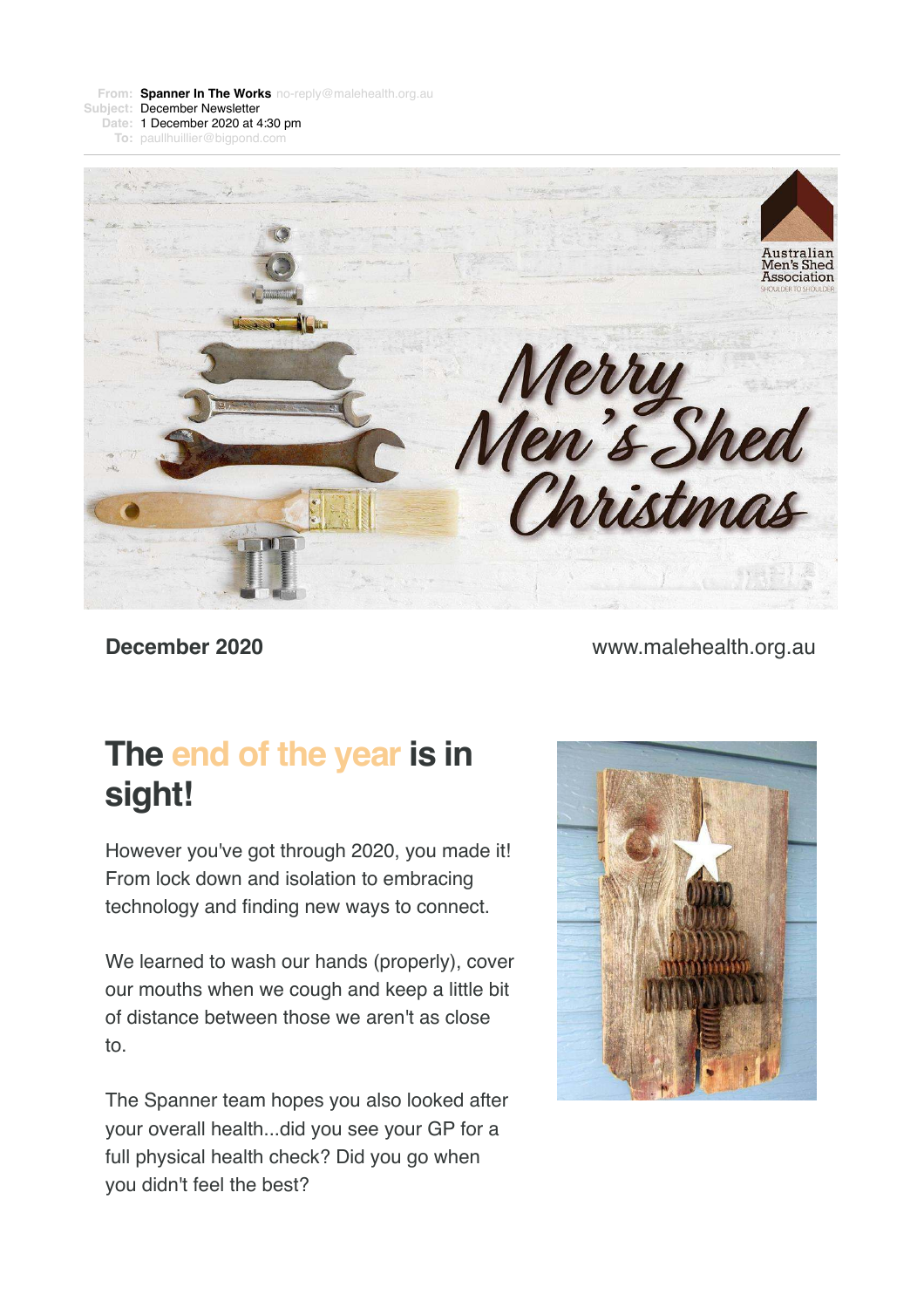#### [When was your last service?](https://login.visionscapedirect.com.au/t/i-l-mjldiky-huiduyirr-t/)

Have a wonderful Christmas and New Year.

## **Check this out: John Paul Young's new release is sure to make you smile**

In a special collaboration with the Australian Men's Shed Association, the one and only JPY has released this extremely catchy tune and we think you're going to love it.

To watch the music video, filmed at an Australian Men's Shed, [click here](https://login.visionscapedirect.com.au/t/i-l-mjldiky-huiduyirr-i/).



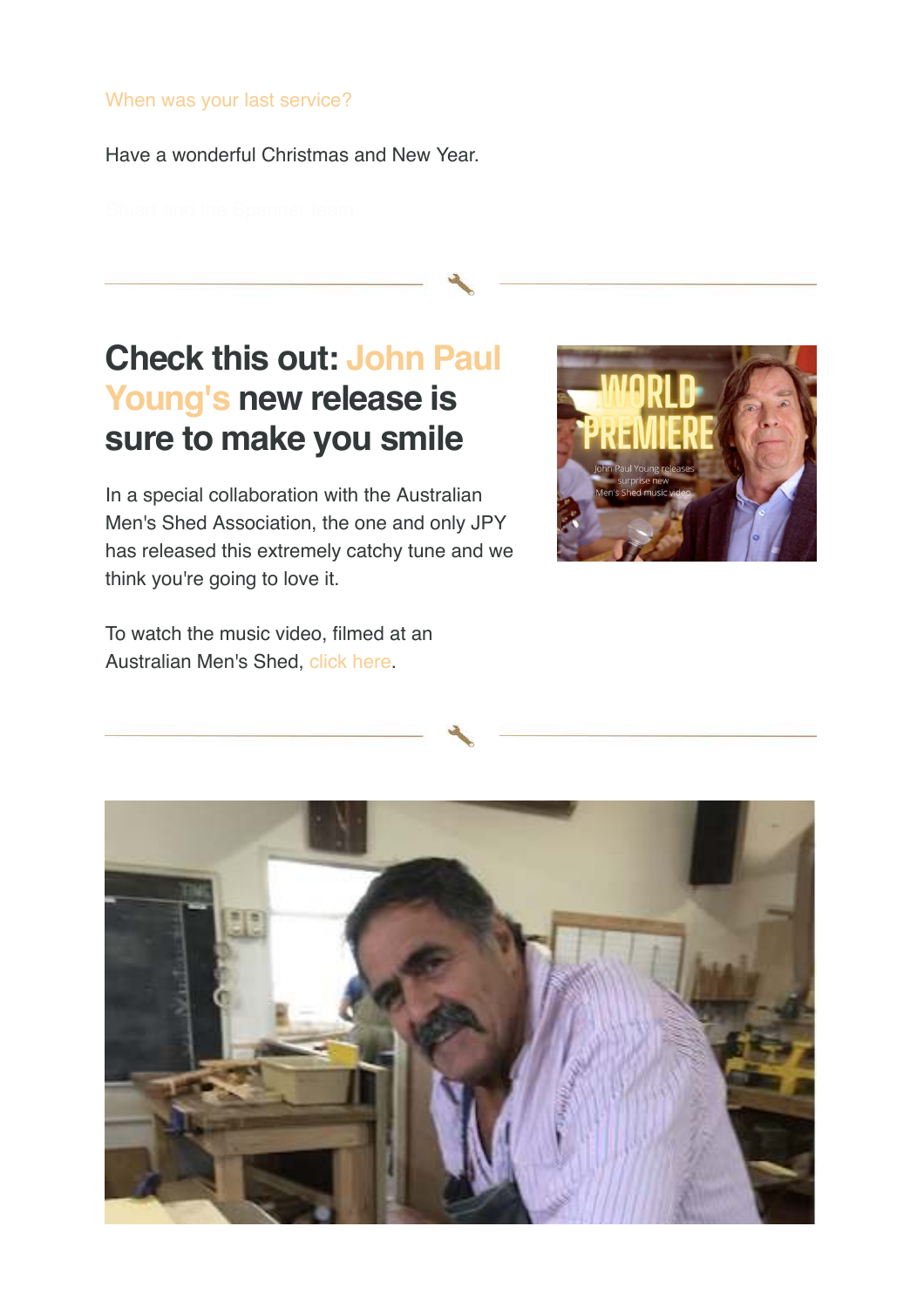

## **What the Shed has done for me | What can I do for the Shed?**

About me — by Martin Israel

I have a positive attitude towards life not allowing my disability (blindness) to hold me back. I was raised in a family that valued being helpful and it's better to give than to take. So I'm passing these traits onto our children and 10 grandchildren.

For 7 years, I have volunteered at the Australian Red Cross (Blood Bank).

At home and at the Shed, I use my skills to make toys and puzzles for Aged Care, kindergartens, schools — and recently completed 750 items for children with cancer. These things bring me great joy.

### **Faced with retirement, after working hard since 16, having purpose each day, what now?**

Daunting yet a little exciting. I had to give careful consideration to what I could do.

A chance meeting between my son and a Shed member started the ball rolling.

Don, who went and goes out of his way to take me to the Shed and home, overcame my first barrier of transport. He became and is a close friend.

The first day I went along with trepidation. Warmly welcomed, I felt at home and joined up there and then, my new sense of purpose started that day. That happened over 6 years ago.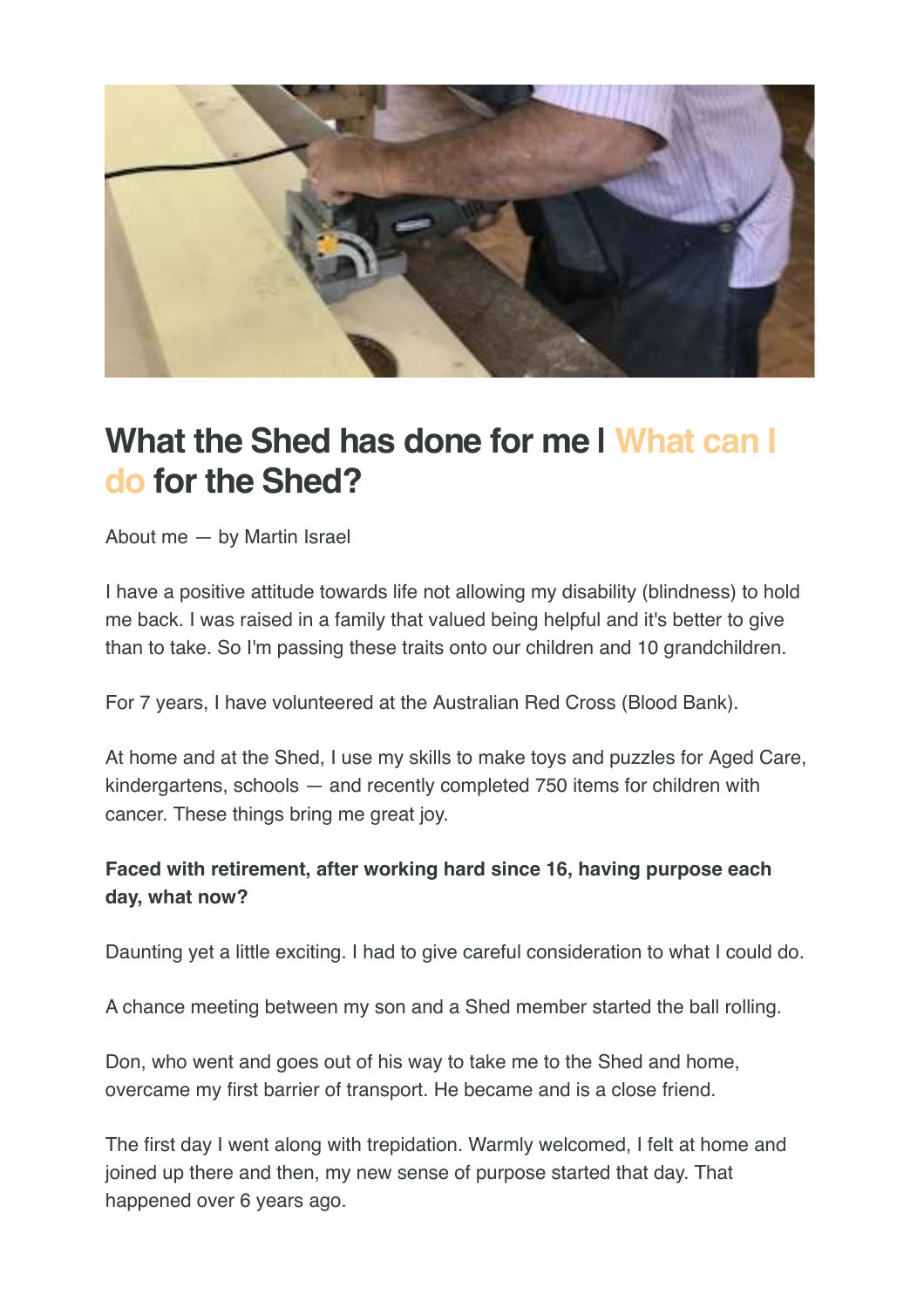About 12 months ago, a member was in hospital and I decided to visit him. His response was great so I became Welfare Officer for our Shed.

I telephone members if they have been unwell and since COVID I have telephoned each member at least once every two weeks to check in and have a chat with them.

I also encourage them to call each other...calls I know they enjoy making.

#### **Stop the press...the other day I had a tumble.**

Broken, bruised and in hospital, life turned full circle as I received calls from my fellow Shedders. How did that make me feel?

It warmed my heart and filled me with great emotion to know that someone cared enough to call.

Whilst writing this piece for the newsletter we were still in lockdown. It won't be long before we are all back in The Bayside Men's Shed and in good company.

**Please consider becoming your Shed's welfare officer.**

## **When negativity is the elephant in the room**

**Do you battle feeling negative? How do you recognise when negative behaviour is pointing to a problem greater than just a crappy day?**



[Read more here](https://login.visionscapedirect.com.au/t/i-l-mjldiky-huiduyirr-h/)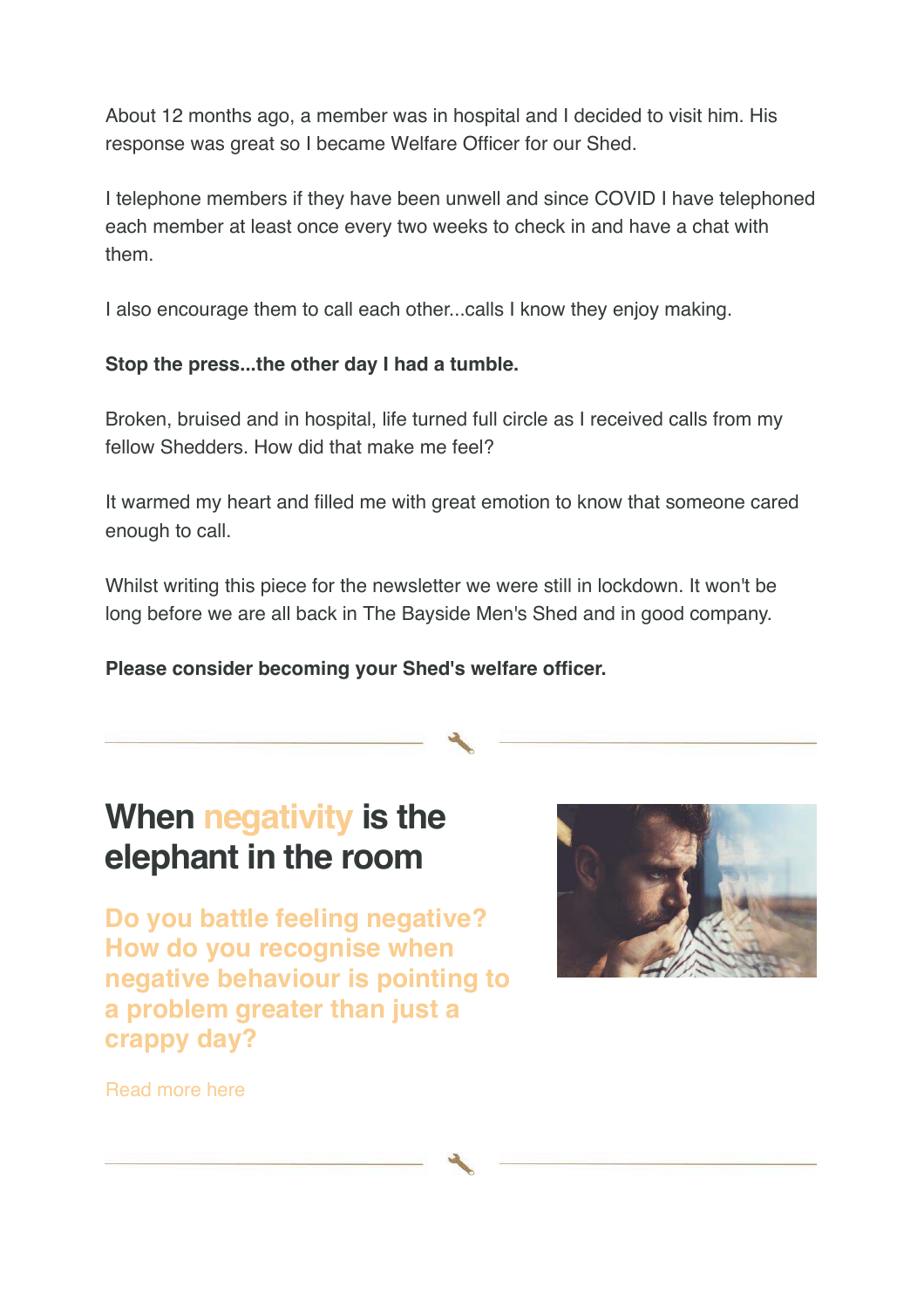

## **Looking after a loved one this Christmas?**

Christmas can be both joyous and a challenging time for those looking after someone with dementia, a disability, chronic ill health or any other circumstance.

But being prepared and starting conversations with your family now can make a difference.

Use this Christmas as an opportunity to reminisce with loved ones about the memories of times you've all shared with your partner.

Give your partner an opportunity to talk about a happy time they still remember. Get out the photo albums and play music your partner loves.

Encourage your family to ask your partner about things they'd like to know or learn about them.

Your family might offer, "Just come to our place for Christmas, we'll do all the work!". They may not be aware of the difficulties that can create for you and the person you care for.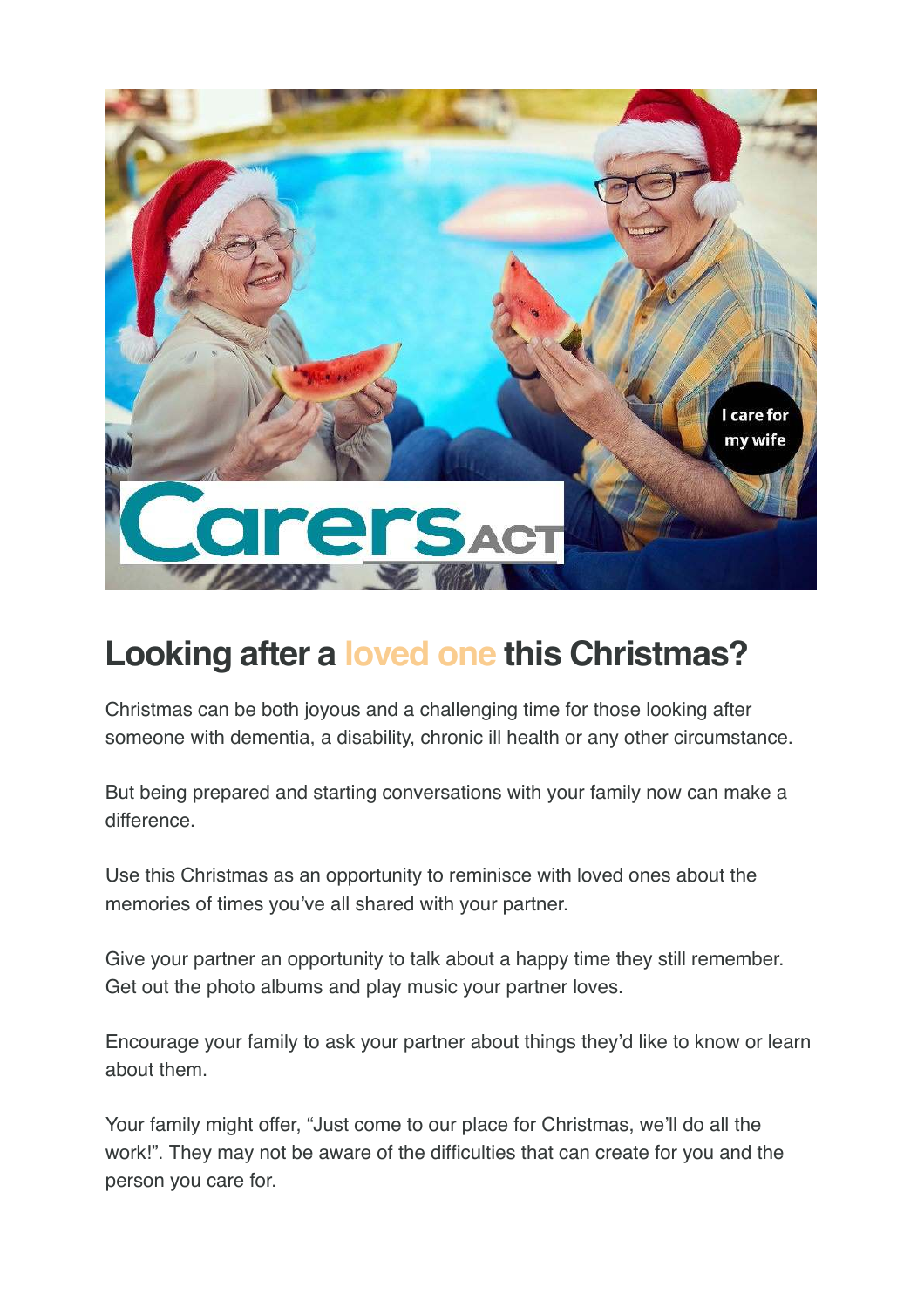You may not want to sound ungrateful, or you worry you would upset them.

#### **So here are some suggestions:**

• Explain that a change of environment can be unsettling. Ask the family to come to you instead — and bring the Christmas meal with them.

• Explain that routine is important and ask for things to happen as routinely as possible, like the time you have your meal.

- Plan for some rest or quiet time for your partner in amongst the activities.
- Be honest, and don't feel guilty about asking for what you both need.

#### **Most of all remember to share the care during the day.**

You don't have to do it all.

For information or support please click on the links below.

[Carers ACT](https://login.visionscapedirect.com.au/t/i-l-mjldiky-huiduyirr-u/) [Carer Gateway](https://login.visionscapedirect.com.au/t/i-l-mjldiky-huiduyirr-o/) 

# **Advance Care Planning Australia BE OPEN | BE READY | BE HEARD**

**[Have you ever stopped to think about what](https://login.visionscapedirect.com.au/t/i-l-mjldiky-huiduyirr-b/) you would want if you couldn't make your own decisions?**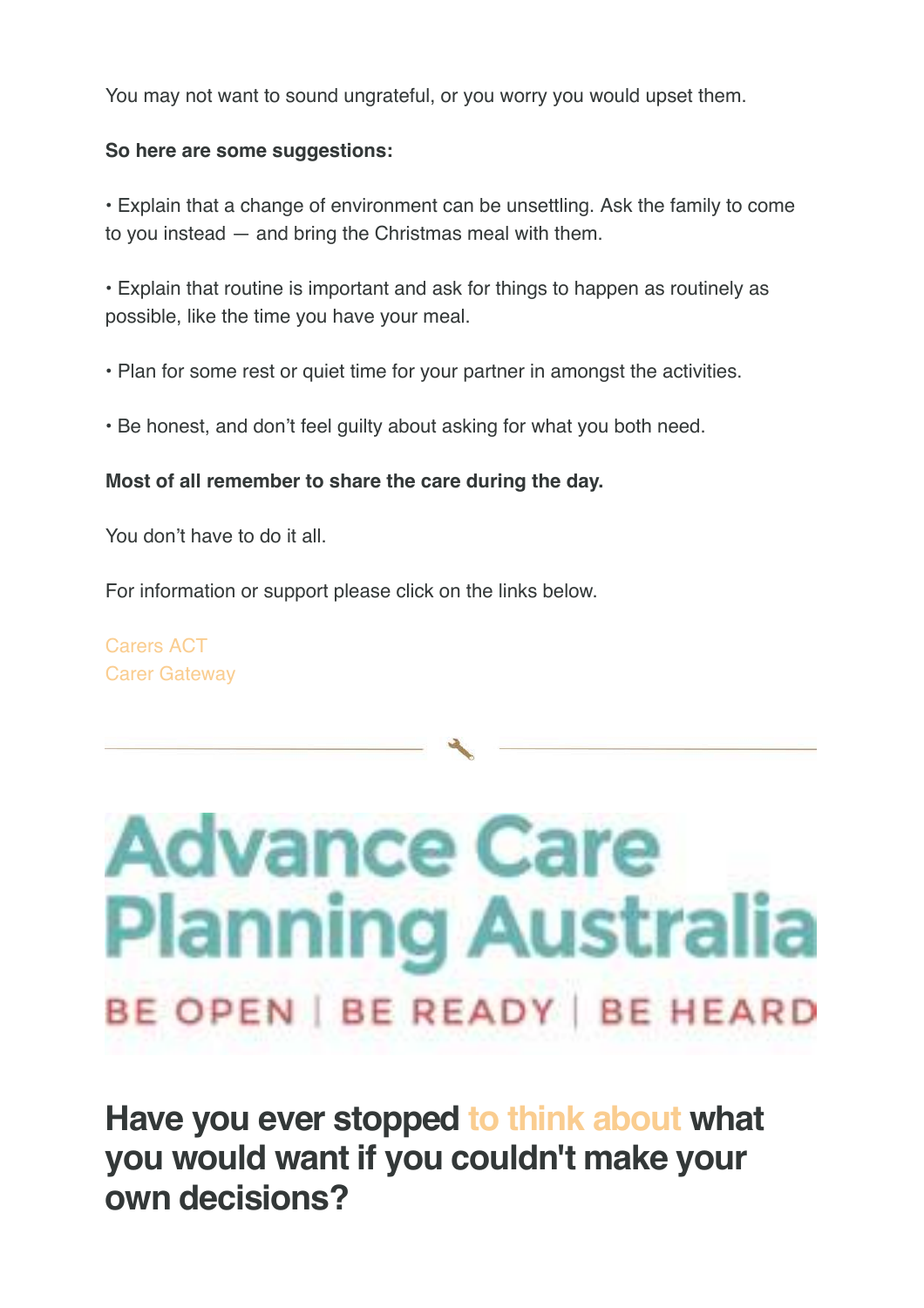Here is a set of free programs that increase your knowledge about advanced care planning for you and your family.

What is an Advanced Care Plan? It's a written document that states your preferences about health and personal care, and preferred outcomes should you be unable to communicate those things due to poor health.

[To find out more go here](https://login.visionscapedirect.com.au/t/i-l-mjldiky-huiduyirr-n/)



## **Do you consider yourself a problem solver?**

"Men tend to, in coping with things, be action oriented and have a problem solving approach," says Professor Suzanne Chambers AO who is the Dean of the Faculty of Health at the University of Technology Sydney.

"If you think of your body as a car and maybe the engine as the beating heart, you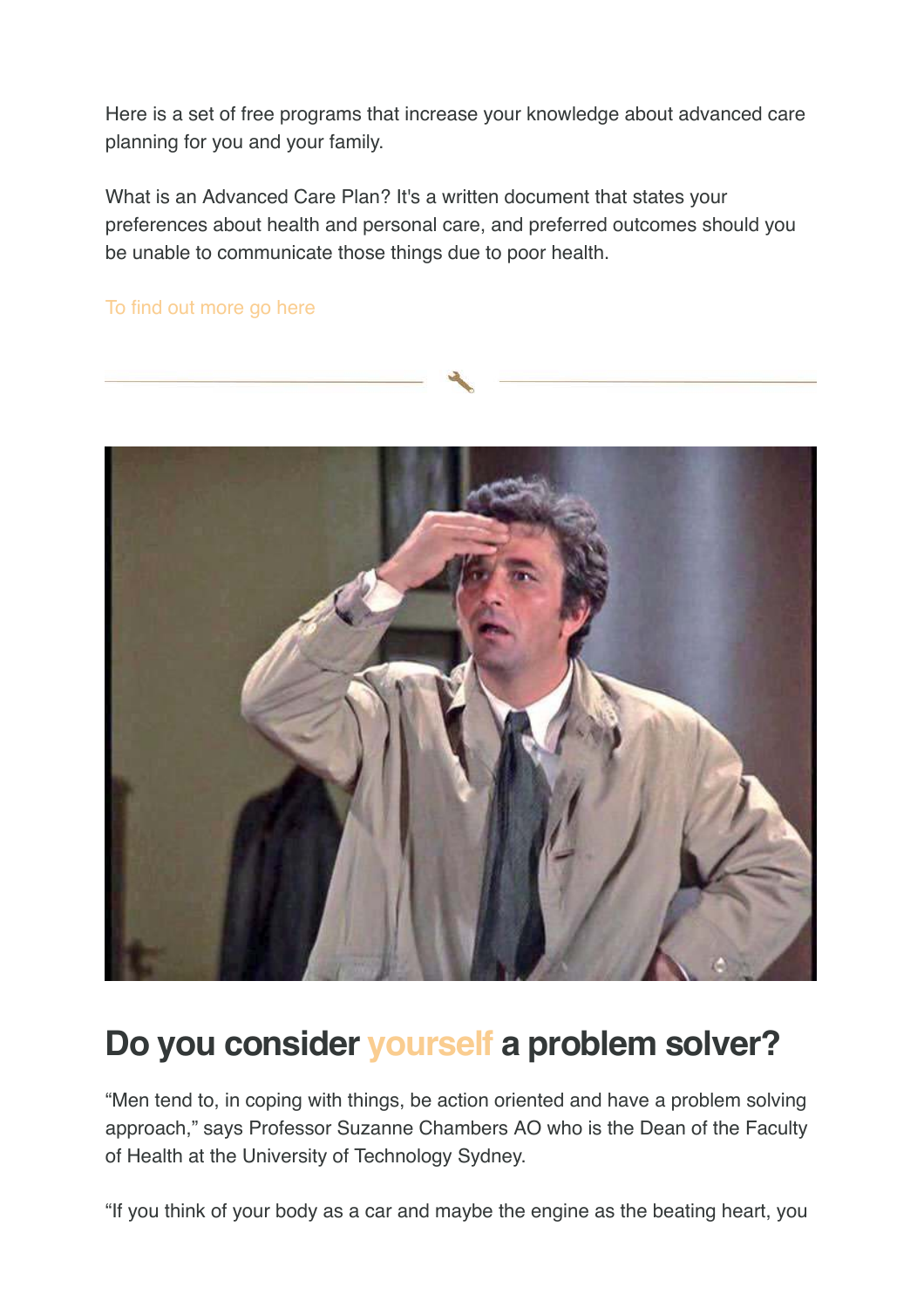need to maintain that car and look after it.

"And if the spanner is not working for the particular problem that you've addressed, maybe a different tool is needed. And maybe you even do need a specialist mechanic."

Speaking to The Shed Wireless recently as a special guest on 'Ask the Doc', Suzanne points out that your health deserves the full focus of that action-oriented, problem-focused approach that so many men pride themselves on.

"It's about saying… I only get one life and I want it to be the best it can be. And if I don't feel as if I'm travelling as well as I should, then I'm going to take some action and get someone to help me with that."

You can listen to the full interview on Episode 7 (Season 2) of The Shed Wireless. [Just click on this link and hit play](https://login.visionscapedirect.com.au/t/i-l-mjldiky-huiduyirr-x/)



## **Did you know nearly 1 million Australians are living with psoriasis?**

Living with psoriasis is not only physically demanding but can have significant impacts on your mental health too. The Get Psorted Facebook group provides safe, secure and simple information that can help to proactively manage your psoriasis. It also has a range of videos so you can hear from others who have similar experiences — and are keen to learn from one another.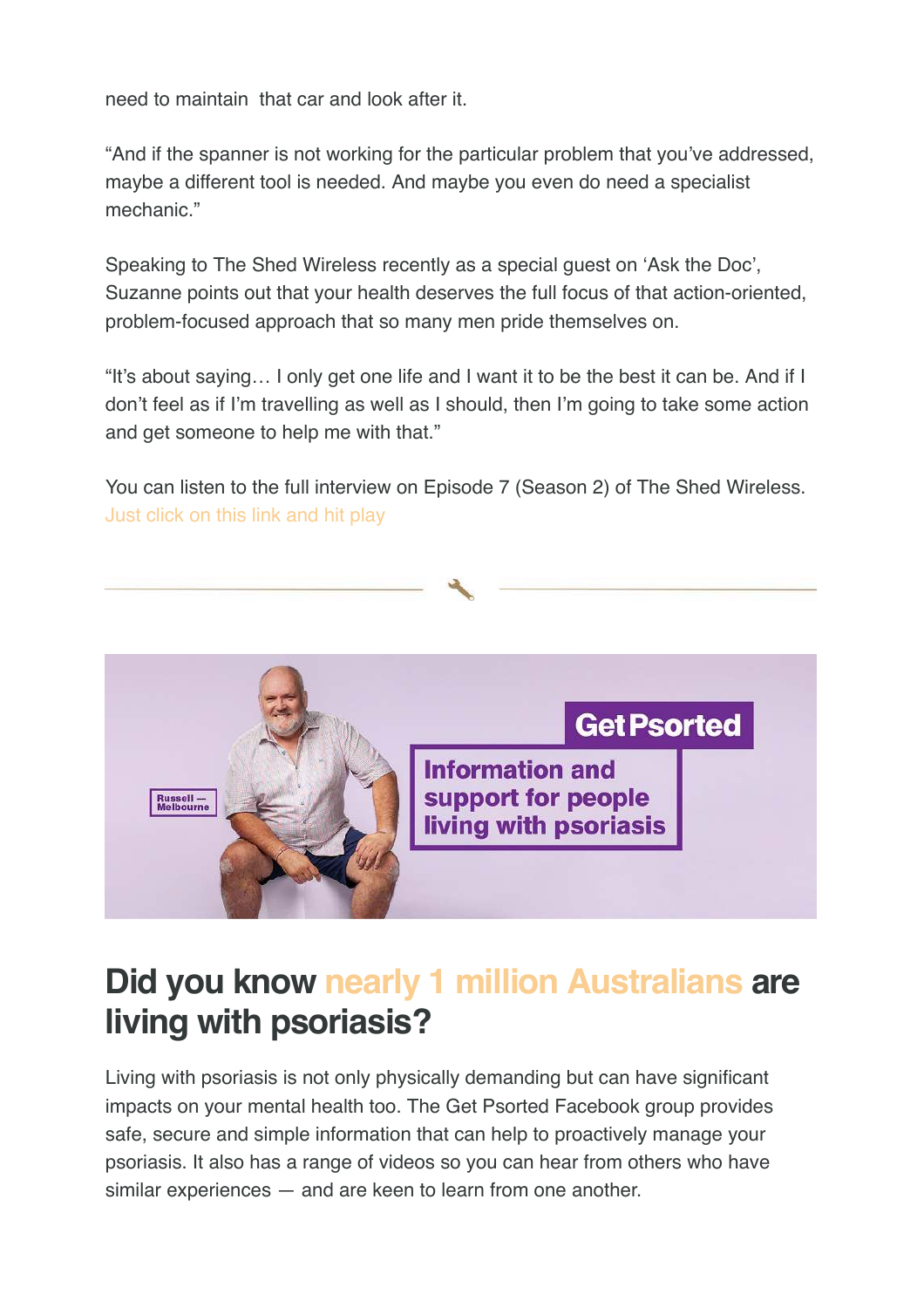Try these links for more information:

[getpsorted.com.au](https://login.visionscapedirect.com.au/t/i-l-mjldiky-huiduyirr-c/)

[facebook.com/getpsorted](https://login.visionscapedirect.com.au/t/i-l-mjldiky-huiduyirr-q/)



5 Dec | International Volunteer Day

## **[Share your health story. The Spanner team](https://login.visionscapedirect.com.au/t/i-l-mjldiky-huiduyirr-a/) would like to hear about your health and wellbeing experience. Send your story to info@malehealth.org.au**

For an easy print version of this newsletter [click here](https://login.visionscapedirect.com.au/t/i-l-mjldiky-huiduyirr-f/)

**[Spanner in the Works?](https://login.visionscapedirect.com.au/t/i-l-mjldiky-huiduyirr-z/)**